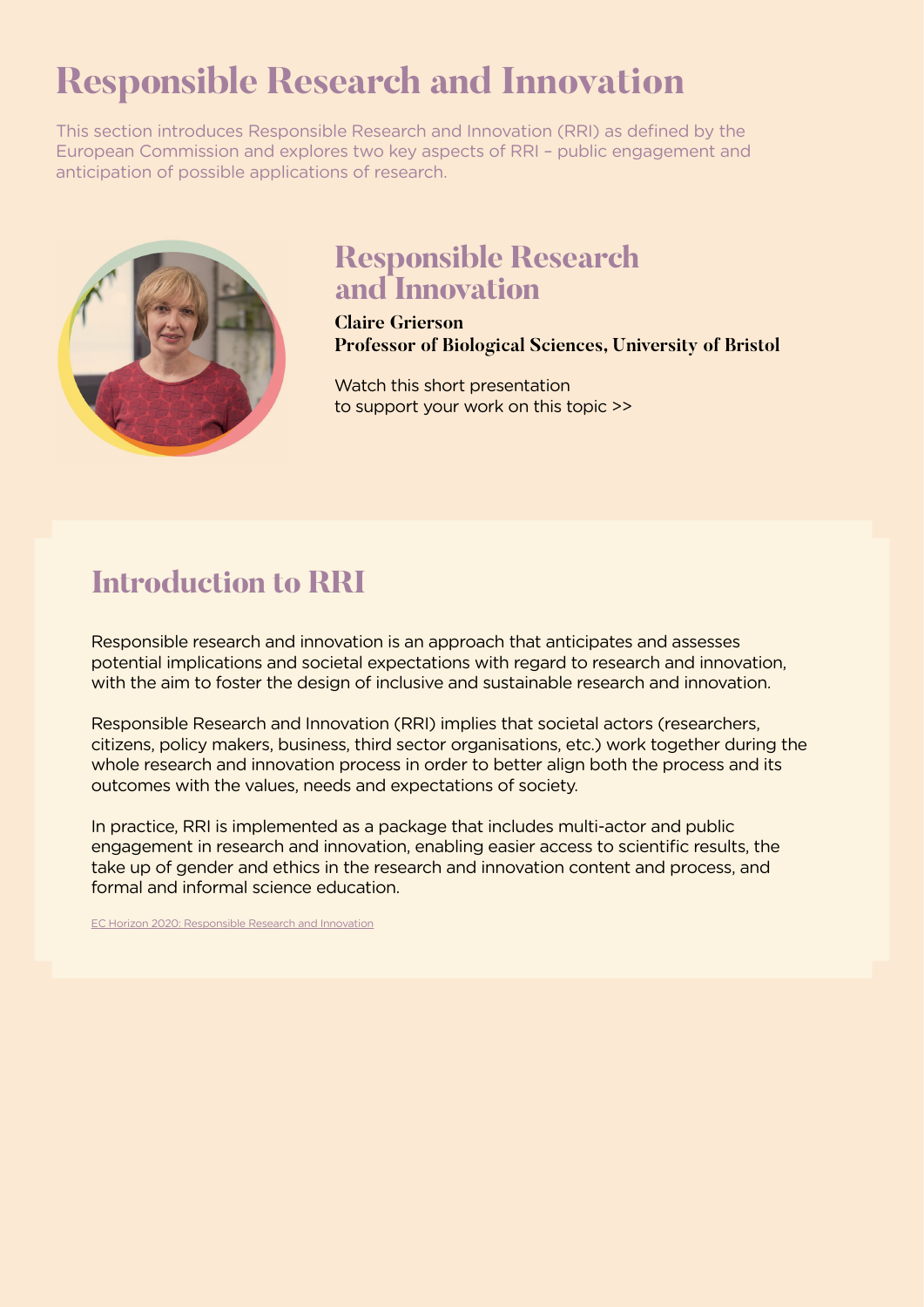# **What is public engagement?**

Public engagement describes the myriad of ways in which the activity and benefits of higher education and research can be shared with the public. Engagement is by definition a two-way process, involving interaction and listening, with the goal of generating mutual benefit.

[National Coordinating Centre for Public Engagement. What is public engagement?](http://www.publicengagement.ac.uk/about-engagement/what-public-engagement)

#### **The need for scientists to engage publics about possible futures**

Scientists must communicate with publics to inform them of future possibilities inherent in that research. And the communication must be two way. Publics must communicate with scientists how they feel about these future possibilities. This type of dialogic interaction is intended to shape research trajectories, i.e., various parties, researchers, investors, publics, other stakeholders are 'mutually responsive' to one another's concerns such that overall research systems adjust… There are of course many difficulties in facilitating this type of 'mutually responsive' science communication. One of the difficulties is that none of the parties precisely know the future and so they must negotiate between various images of the future that diferent parties have.

Reinsborough, M. (2017) [Science fiction and science futures: Considering the role of fictions in public engagement and science](https://jcom.sissa.it/sites/default/files/documents/JCOM_1604_2017_C07.pdf)  [communication work](https://jcom.sissa.it/sites/default/files/documents/JCOM_1604_2017_C07.pdf). *Journal of Science Communication, 16 (4).*

### **PERFORM researcher refection**

**66** When we look back in 2067 at research carried out in 2017,<br>
what will we think about the choices we made as scientists?<br>
How will our research have been applied? Our research is fe **what will we think about the choices we made as scientists? How will our research have been applied? Our research is fed into an imperfect political system... what responsibility do we have as the individuals in the lab to be controlling the research we do, and managing its application? "**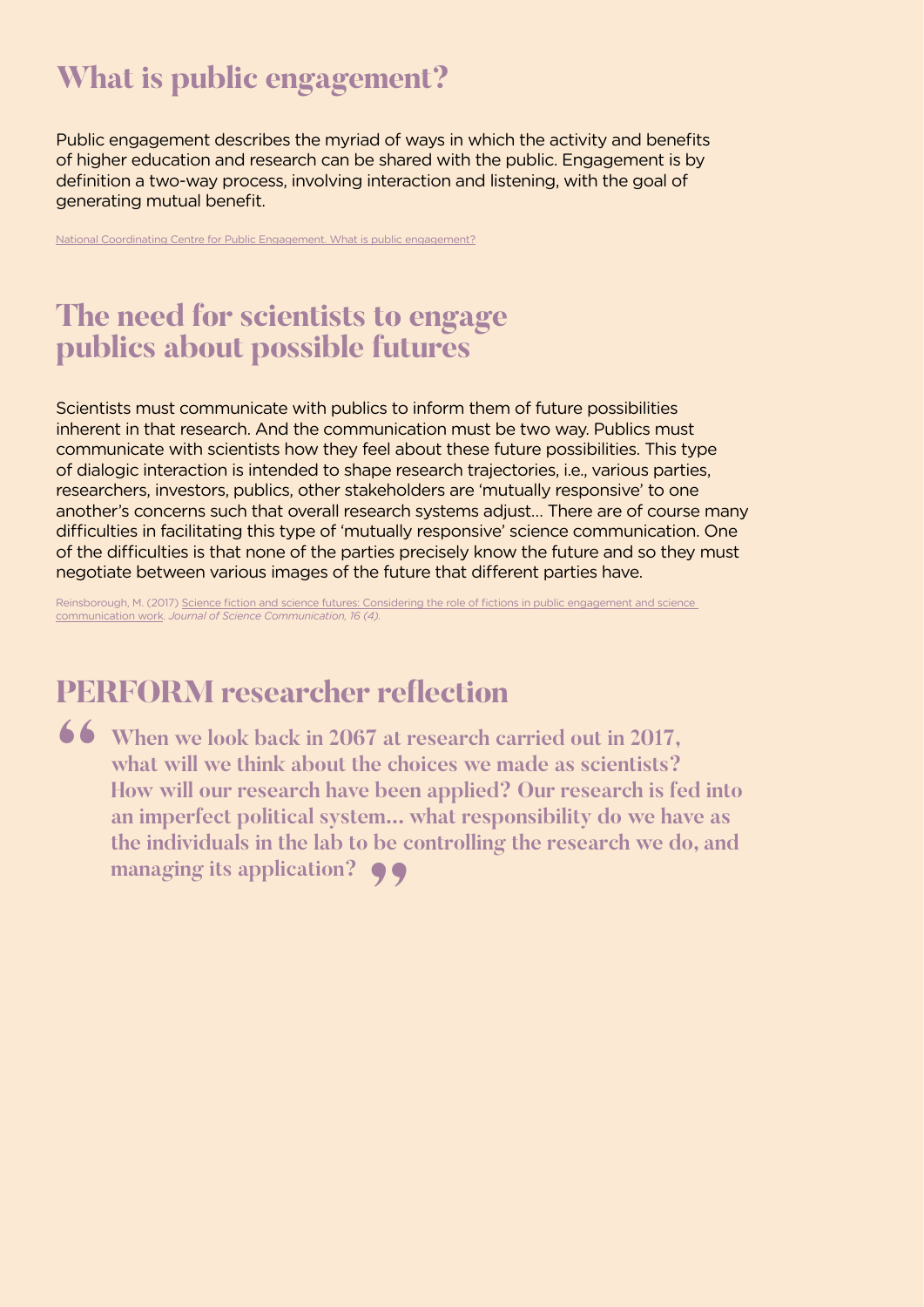# **Activity**

#### **Future thinking**

This activity is designed to help researchers consider possible applications of their research and think about who may be affected by those applications. It demonstrates how the applications of science, and unintended consequences, can impact every part of society and all of our lives as citizens. It opens up discussion around the responsibility of science to engage with stakeholders and wider publics about these issues.

This activity is best done in groups of four or more.

- 1. Ask everyone to reflect on the following question and then share their responses: What is your purpose and motivation for carrying out your research?
- 2. Ask everyone to consider where their research might take us in the future and list all the possible applications that they can think of. Share these responses.
- 3. Invite everyone to reflect on and share their responses to the following questions:
	- Who could use these applications?
	- Could anyone be empowered to use, modify or adapt the innovation or is it the kind of innovation that will be protected by patents and owned by private companies?
- 4.As a group, select one of the potential applications of one of your group's research.
- 5. Imagine a 'future scenario' the world 50 years in the future. Ask each person in your group to represent a diferent 'level' at which the application is impacting the world. Make sure possible benefits and harms are considered at each level.
	- Individual level how does it impact people's daily lives?
	- Societal level how does it impact people's work and society overall?.
	- National level how does it impact laws and policy at a national level?
	- Global level how does it impact global policy and international affairs?
- 6. Invite responses from each 'level'.
- 7. Reflect on the activity, using the following questions to guide discussion:
	- Did the activity help you become aware of potential impacts and implications that you had not previously considered?
	- Were there any groups of people in the 'future scenario' who were impacted by the innovation that you had not previously considered?
	- Did this activity change how you think about who should be consulted and engaged about your research?
	- What are the potential issues that could arise if you don't engage publics in your work?
	- What might some of the challenges be, for researchers and for the public, in doing public engagement?

*This activity is adapted from the PERFORM toolkit for teachers. If you are interested in running this activity with young people, you will find that activities in the teacher toolkit are designed for this purpose.*